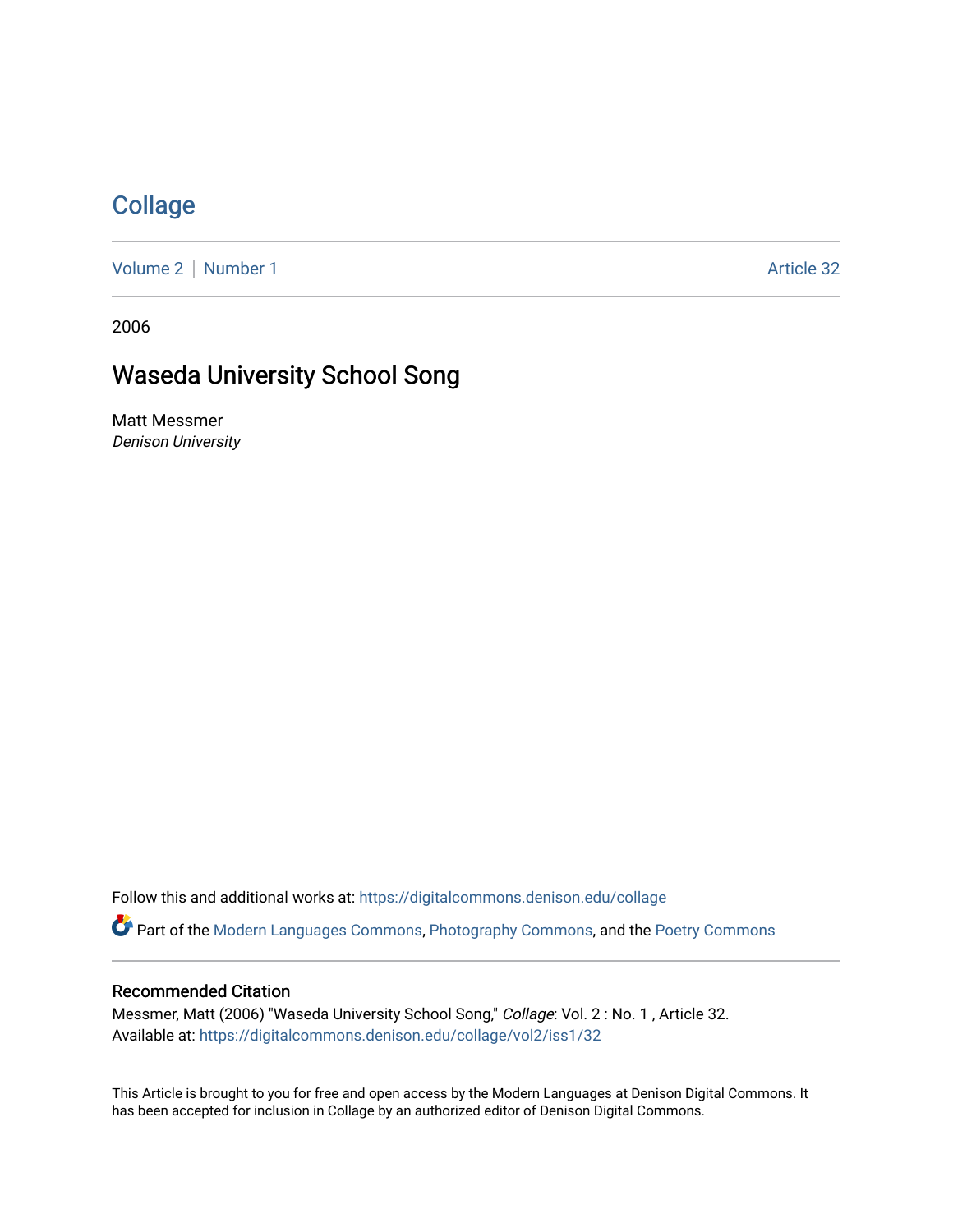### **Waseda University School Song**

都の西北 早稲田の森に 聳ゆる甍は われらが母校 われらが日ごろの 抱負を知るや 進取の精神 学の独立 現世を忘れぬ 久遠の理想 かがやくわれらが 行手を見よや わせだ わせだ わせだ わせだ わせだ わせだ わせだ

Northwest of the capital In the forest of Waseda The towering rooftops Of our Alma Mater. We know well The long-cherished ambitions: Enterprising spirit Independence of learning. Not forgetting this world The everlasting ideal Shining, we Look at our path Waseda,Waseda,Waseda,Waseda Waseda,Waseda,Waseda

### 二、

一、

東西古今の 文化のうしほ 一つに渦巻く 大島国の 大なる使命を 担いて立てる われらが行手は 窮り知らず やがても久遠の 理想の影は あまねく天下に 輝き布かん わせだ わせだ わせだ わせだ わせだ わせだ わせだ